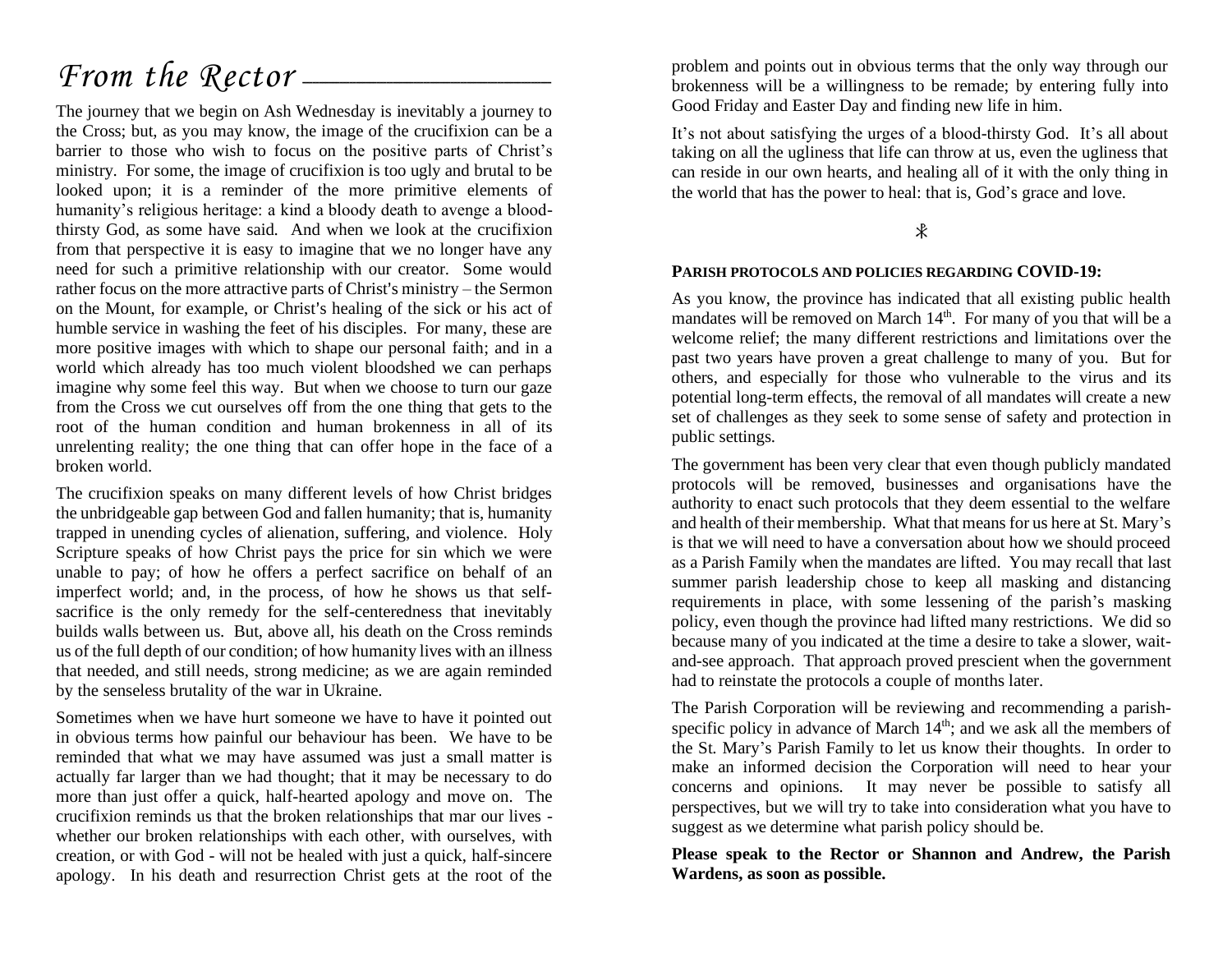# Lent at St. Mary's  $-$

Everyone is encouraged to spend time during the Season of Lent in the traditional Lenten exercises: prayer, fasting, self-examination, and reading a meditating on God's Word. Please speak to the Rector if you are looking for some good spiritual reading, some of which can be found on the table at the entrance to the Church. You may wish to join, via Zoom, our Sunday morning discussion group or our Friday morning Bible Study for some interesting reflection and study. And some take the time during Lent to attend our Wednesday evening Celebration of the

Holy Eucharist or our Friday evening Stations of the Cross as a Lenten discipline. Or perhaps you might think about arriving a little earlier than usual when you attend on Saturday, Sunday or Wednesday and attend Morning or Evening Prayer prior to the start of the Holy Eucharist.



# Parish Notices and Updates -

**OUR WEEKLY BIBLE STUDY** is held each Friday **from 10:00 to 11:30 a.m. on Zoom**. We've started a new series called "Matriarchs & Patriarchs; Prophets & Papyri: the great stories of the Old Testament and how they point us to Jesus." If you'd like to join us, even occasionally, please let the Rector know so that he can send the Zoom link to you.

**EACH WEEK ON FRIDAY AFTERNOON** a few members of our Parish Family gather on Zoom at 4:00 p.m. to pray Evening Prayer together. It has proven to be a blessing to all those who have joined us, serving as a calm and peaceful way to conclude the week. If you're interested in joining us, even just occasionally, please speak to the Rector who will be happy to forward the Zoom link to you.

**PLEASE JOIN US EACH FRIDAY IN LENT** at 7:00 p.m. for the *Stations of the Cross*, which is a quiet reflective service in which we journey through Christ's steps on the road to the Cross. This brief service is an excellent and hopeful mediation on what Christ was accomplishing on our behalf by His sacrificial death and glorious resurrection.

# *The Anglican Church of Canada The Diocese of Fredericton* THE PARISH OF ST. MARY, YORK



## Satan does not here fill us with hatred of God, but with forgetfulness of God.

Dietrich Bonhoeffer, Creation and Fall/Temptation

#### **PRIEST AND RECTOR**

The Venerable Kevin M. Stockall, B.A. (Hons), M.Div. Rectory: 770 McEvoy Street, Fredericton NB E3A 3B7 454.0245 (rectory) | 461.7685 (cell) | kevin.stockall@bellaliant.net www.stmarysfredericton.ca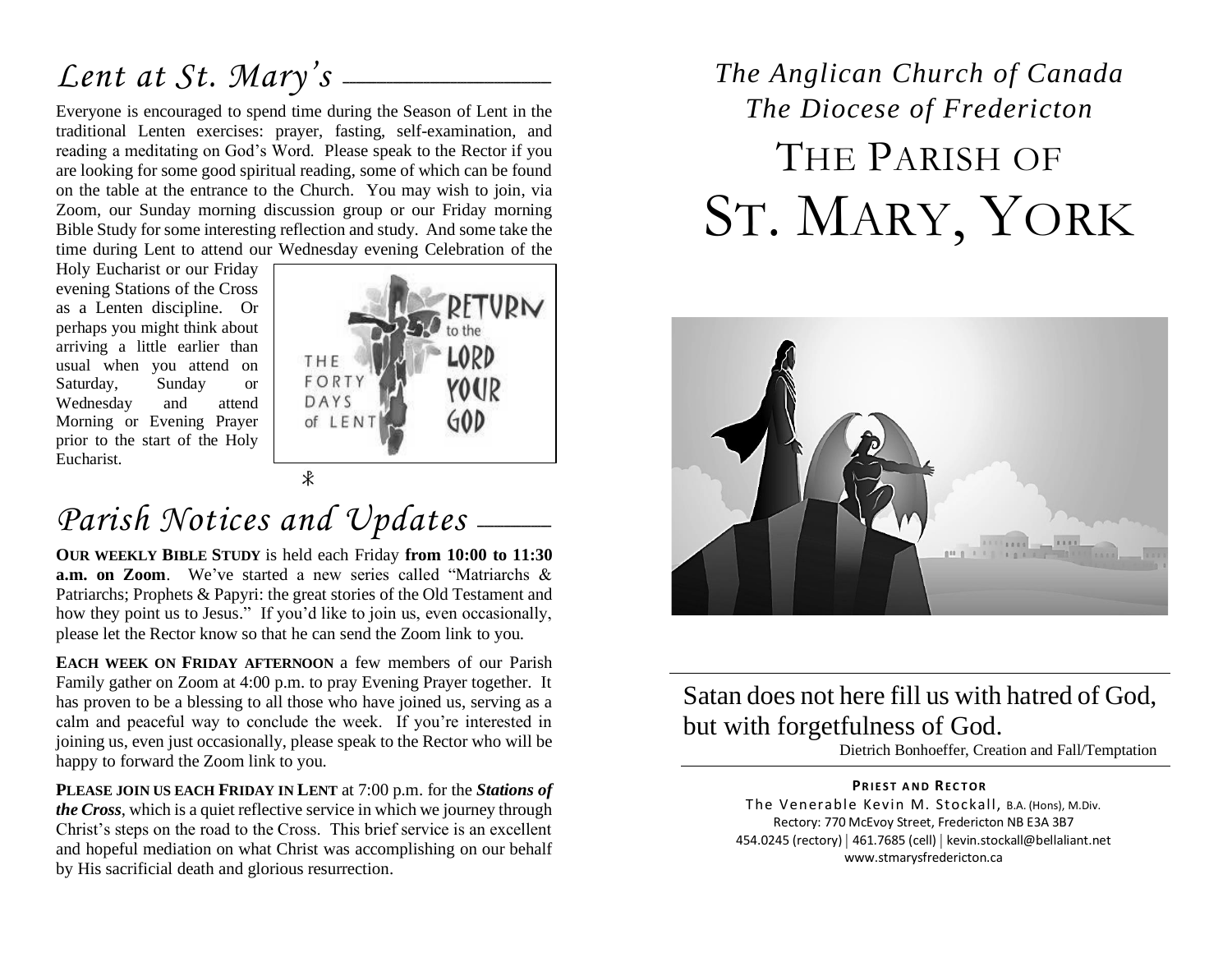# THE FIRST SUNDAY IN LENT

*March 5, 2022*

## *Behold, now is the day of salvation! O come, let us worship!*

### *4:30 p.m. – Evening Prayer:*

 $\text{\textdegree}$  Psalm 25 | Genesis 41:41-end | Romans 16

#### *5:00 p.m. – The Holy Eucharist*

| Introit Psalm 91:1-8:             | page 448               |
|-----------------------------------|------------------------|
| The Ten Commandments:             | page 68                |
| The Gloria is omitted during Lent |                        |
| The Collect:                      | page 140               |
| The Collect for Ash Wednesday:    | page 138               |
| The Old Testament Reading:        | Genesis $3:1-6$        |
| Psalm 91:9-13:                    | page 448               |
| The Epistle:                      | page 140               |
| Gradual Psalm 91:14-16:           | page 449               |
| The Holy Gospel:                  | page 141               |
| The Creed:                        | page 71                |
| The Homily                        |                        |
| The Prayers of the People:        | L: Lord, in your mercy |
|                                   | C: Hear our prayer     |
| The Concogration:                 | ngga $92$              |

| The Consecration:      | page 82 |
|------------------------|---------|
| Post Communion Prayer: | page 85 |

We acknowledge that the land on which we gather is the traditional unceded territory of the Wəlastəkwiyik (Wolastoqiyik) Peoples. This territory is covered by the "Treaties of Peace and Friendship" which Wəlastəkwiyik (Wolastoqiyik), Mi'kmaq, and Passamaquoddy Peoples first signed with the British Crown in 1726. The treaties did not deal with surrender of lands and resources but in fact recognized Mi'kmaq and Wəlastəkwiyik (Wolastoqiyik) title and established the rules for what was to be an ongoing relationship between nations.



#### SCHEDULE OF SERVICES **MARCH 9: LENTEN EMBER DAY** 6:30 p.m. – Evening Prayer 7:00 p.m. – Holy Eucharist **MARCH 10: LENTEN FERIA** 8:30 a.m. – Morning Prayer **MARCH 11: LENTEN EMBER DAY** 4:00 p.m. – Evening Prayer (Zoom) 7:00 p.m. – Stations of the Cross **MARCH 12: SECOND SUNDAY IN LENT** 4:30 p.m. – Evening Prayer 5:00 p.m. – Holy Eucharist **MARCH 13: SECOND SUNDAY IN LENT** 9:30 a.m. – Morning Prayer 10:00 a.m. – Holy Eucharist

#### $\ast$

**THE CORPORATION OF THE ANGLICAN PARISH OF ST. MARY, YORK**, gratefully acknowledge the

generous support of the Anglican Foundation of Canada for our Renewing St. Mary's Project.